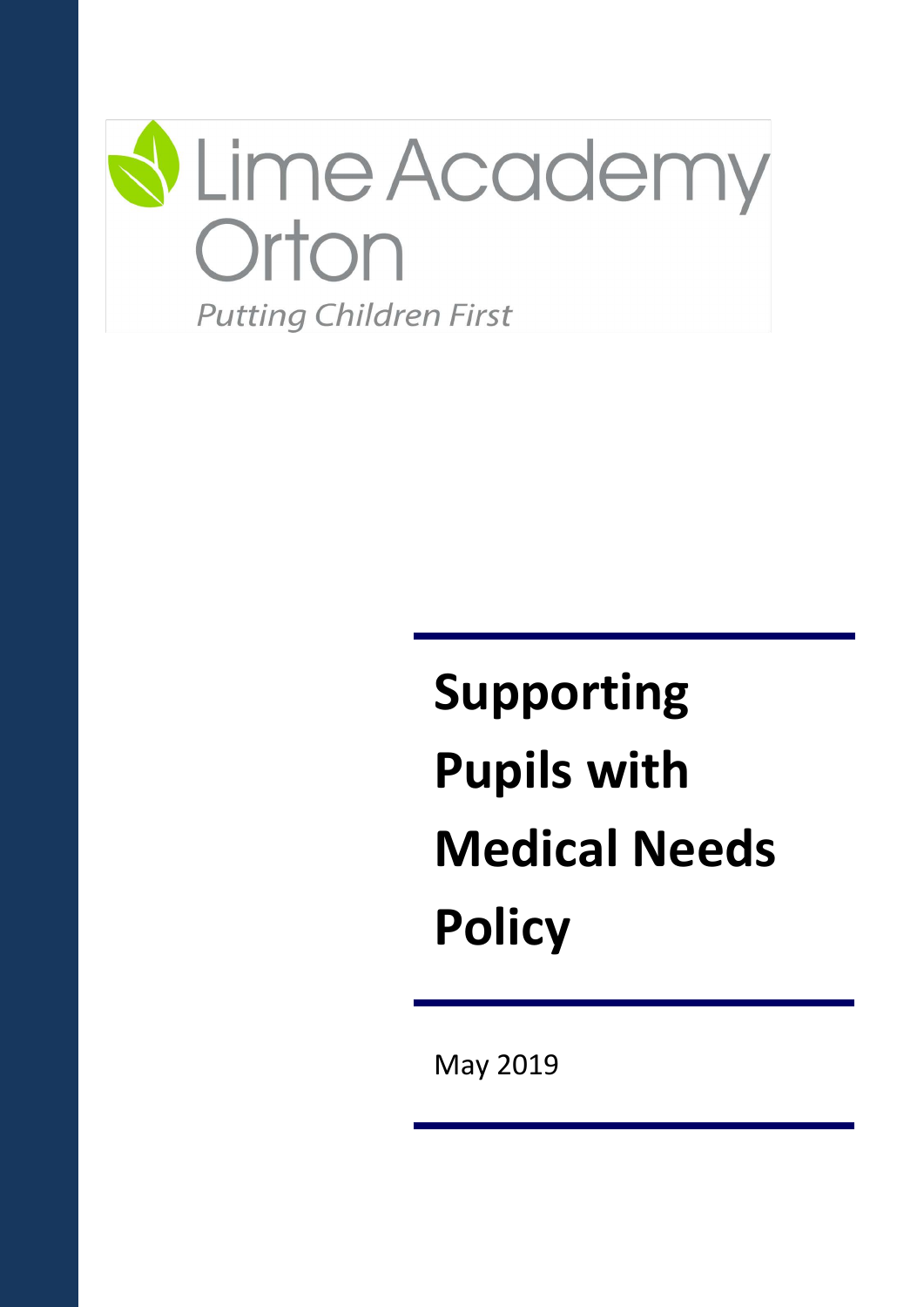

#### **Introduction**

Lime Academy Orton is a day special school for children with severe and profound learning difficulties between the ages of 2 to 19. All pupils who attend the school have complex needs, some have significant medical needs, communication difficulties and behaviours that challenge.

This policy will outline how we support pupils with medical needs, complex medical conditions and manage medications.

#### **Purpose**

At Lime Academy Orton we aim for the highest quality of provision, underpinned by our mission statement; "Putting Children First".

#### **Aims**

This policy aims to ensure that:

- Pupils, staff and parents understand how our school will support pupils with medical conditions
- Pupils with medical conditions are properly supported to allow them to access the same education as other pupils, including school trips and sporting activities

The Medical Welfare Team will implement this policy by:

- Making sure sufficient staff are able to access suitable training
- Making staff aware of pupil's condition(s), where appropriate
- Making sure there are cover arrangements to ensure someone is always available to support pupils with medical conditions
- Developing and monitoring individual health care plans

#### **Wider school aims/ethos**

This policy supports our school aim of 'Putting Children First'.

#### **Consultation**

This policy was written by Anthony Skipworth, in consultation with:

- Senior Leadership Team during strategic planning meetings
- Medical welfare team during meetings
- Governors full governing body meeting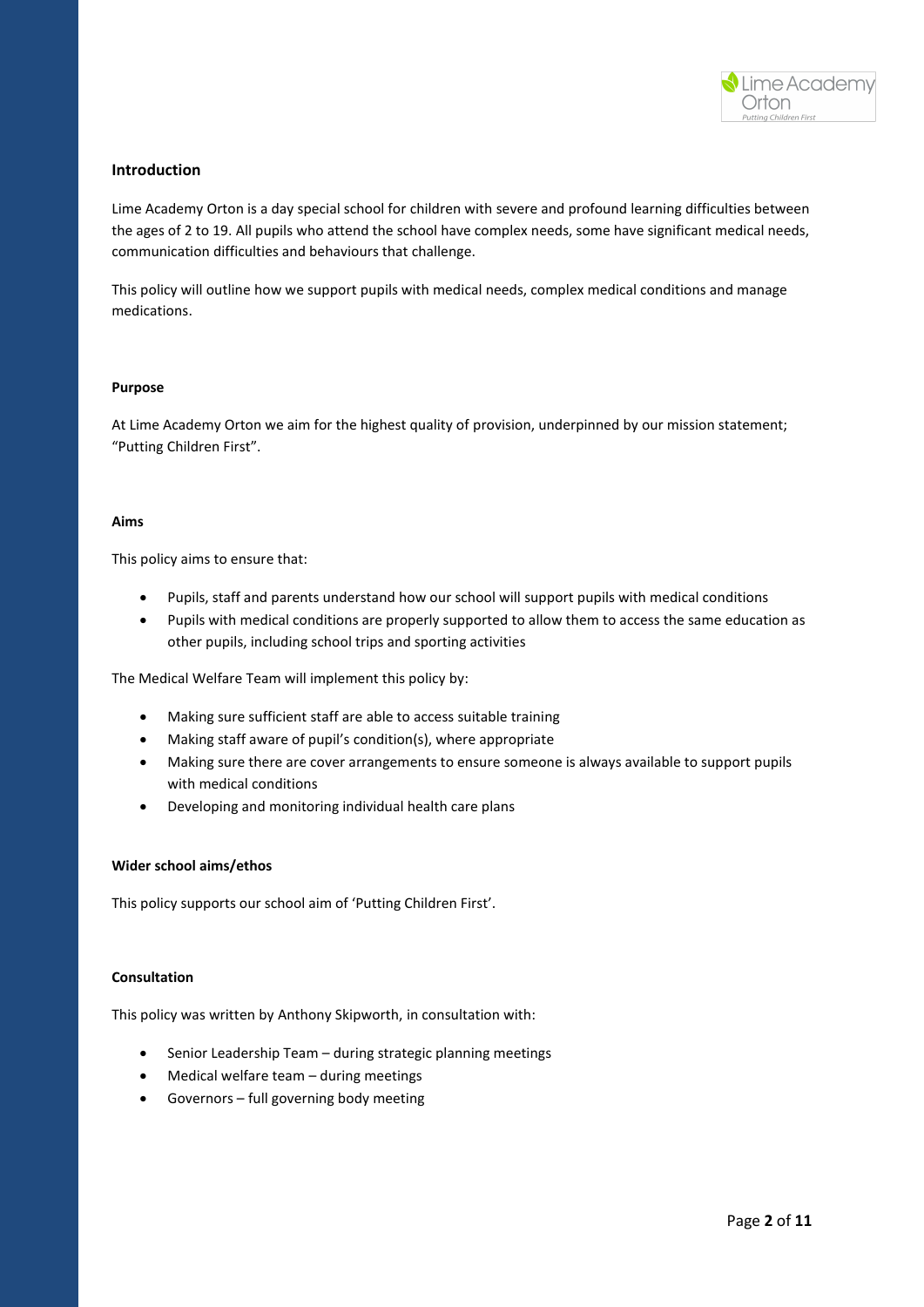

#### **Legislation, Sources and references**

This policy meets the requirements under Section 100 of the Children and Families Act 2014, which places a duty on governing boards to make arrangements for supporting pupils at their school with medical conditions.

It is also based on the Department for Education's statutory guidance: Supporting pupils at school with medical conditions.

#### **Principles/values**

This policy is based on our commitment to:

- Fairness
- Excellence
- Respectfulness
- Opportunities for all
- **Inclusion**

#### **Procedures and practice**

#### **Individual Healthcare Plans**

The head teacher and head of standards have overall responsibility for the development of individual healthcare plans for pupils with medical conditions. Plans will be reviewed at least annually, or earlier if there is evidence that the pupil's needs have changed.

Plans will be developed with the pupil's best interests in mind and will set out:

- What needs to be done
- When
- By whom

Not all pupils with a medical condition will require an individual healthcare plan. It will be agreed with a healthcare professional and the parents when an individual healthcare plan would be inappropriate or disproportionate. This will be based on evidence. If there is not a consensus, the head teacher will make the final decision.

Plans will be drawn up in partnership with the school, parents and a relevant healthcare professional, such as the school nurse, specialist or paediatrician, who can best advise on the pupil's specific needs. The pupil will be involved wherever appropriate.

Individual healthcare plans will be linked to a child's Education, Health and Care Plan.

The level of detail in the plan will depend on the complexity of the child's condition and how much support is needed. The governing board and the Head of Standards, will consider the following when deciding what information to record on individual healthcare plans: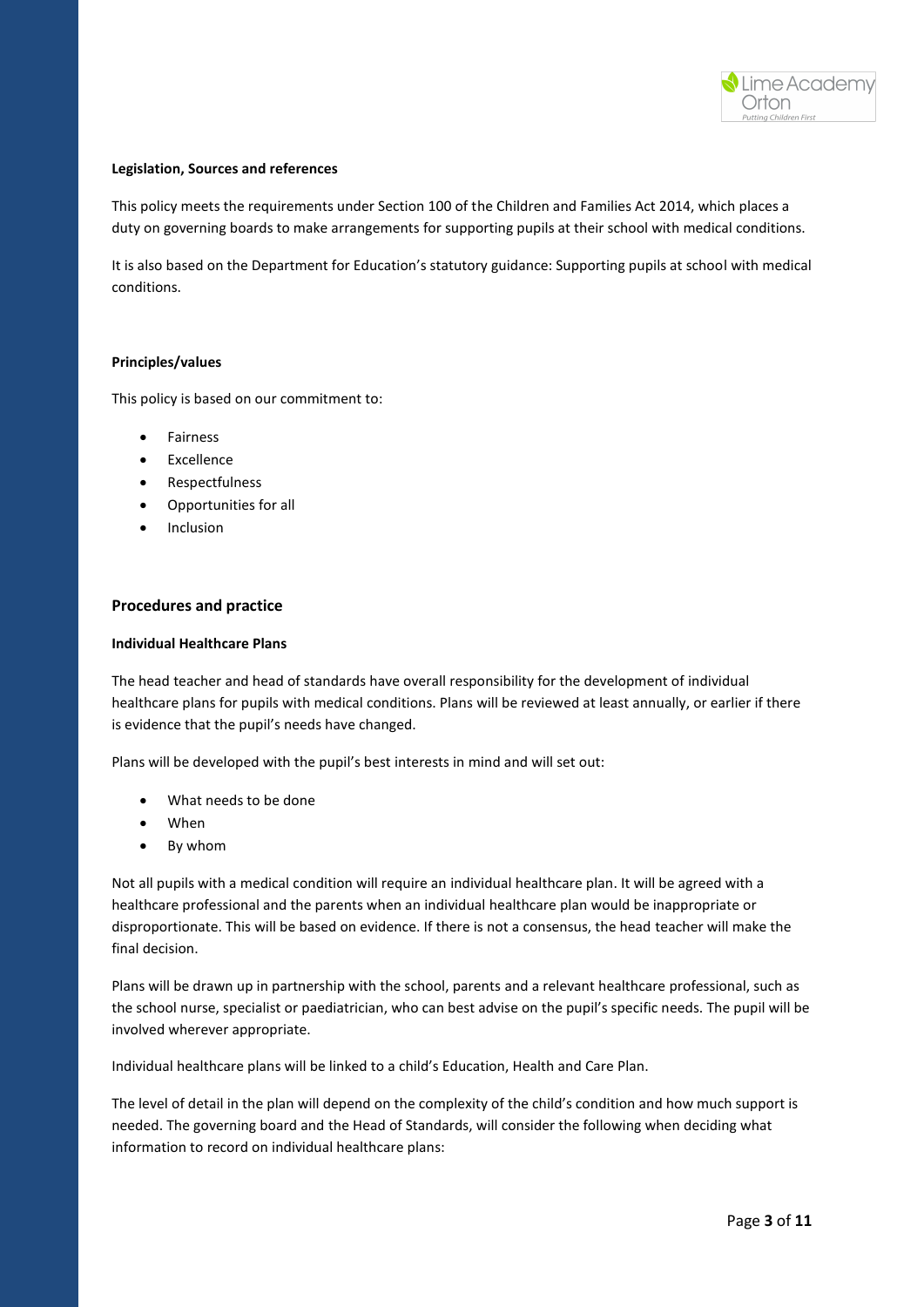

- The medical condition, its triggers, signs, symptoms and treatments
- The pupil's resulting needs, including medication (dose, side effects and storage) and other treatments, time, facilities, equipment, testing, access to food and drink where this is used to manage their condition, dietary requirements and environmental issues.
- Specific support for the pupil's educational, social and emotional needs.
- The level of support needed, including in emergencies. If a pupil is self-managing their medication, this will be clearly stated with appropriate arrangements for monitoring
- Who will provide this support, their training needs, expectations of their role and confirmation of proficiency to provide support for the pupil's medical condition from a healthcare professional, and cover arrangements for when they are unavailable
- Who in the school needs to be aware of the pupil's condition and the support required
- Arrangements for written permission from parents and the head teacher for medication to be administered by a member of staff, or self-administered by the pupil during school hours
- Separate arrangements or procedures required for school trips or other school activities outside of the normal school timetable that will ensure the pupil can participate, e.g. Risk assessments
- Where confidentiality issues are raised by the parent/pupil, the designated individuals to be entrusted with information about the pupil's condition
- What to do in an emergency, including who to contact, and contingency arrangements

#### **Prescribed Medications**

Prescription medicines will only be administered at school:

- When it would be detrimental to the pupil's health or school attendance not to do so and
- Where we have parents' written consent

The only exception to this is where the medicine has been prescribed to the pupil without the knowledge of the parents.

The school will accept insulin that is inside an insulin pen or pump rather than its original container, but it must be in date.

The school will only accept prescribed medicines that are:

- In-date
- Labelled
- Provided in the original container, as dispensed by the pharmacist, and include instructions for administration, dosage and storage

#### **Non-Prescribed Medications**

Non prescribed medications, such as paracetamol, will be administered with parents prior written consent or verbal permission at the time of administration if the bottle or pack has been supplied or purchased, and is used only, for that individual pupil.

Pupils under 16 will not be given medicine containing aspirin unless prescribed by a doctor.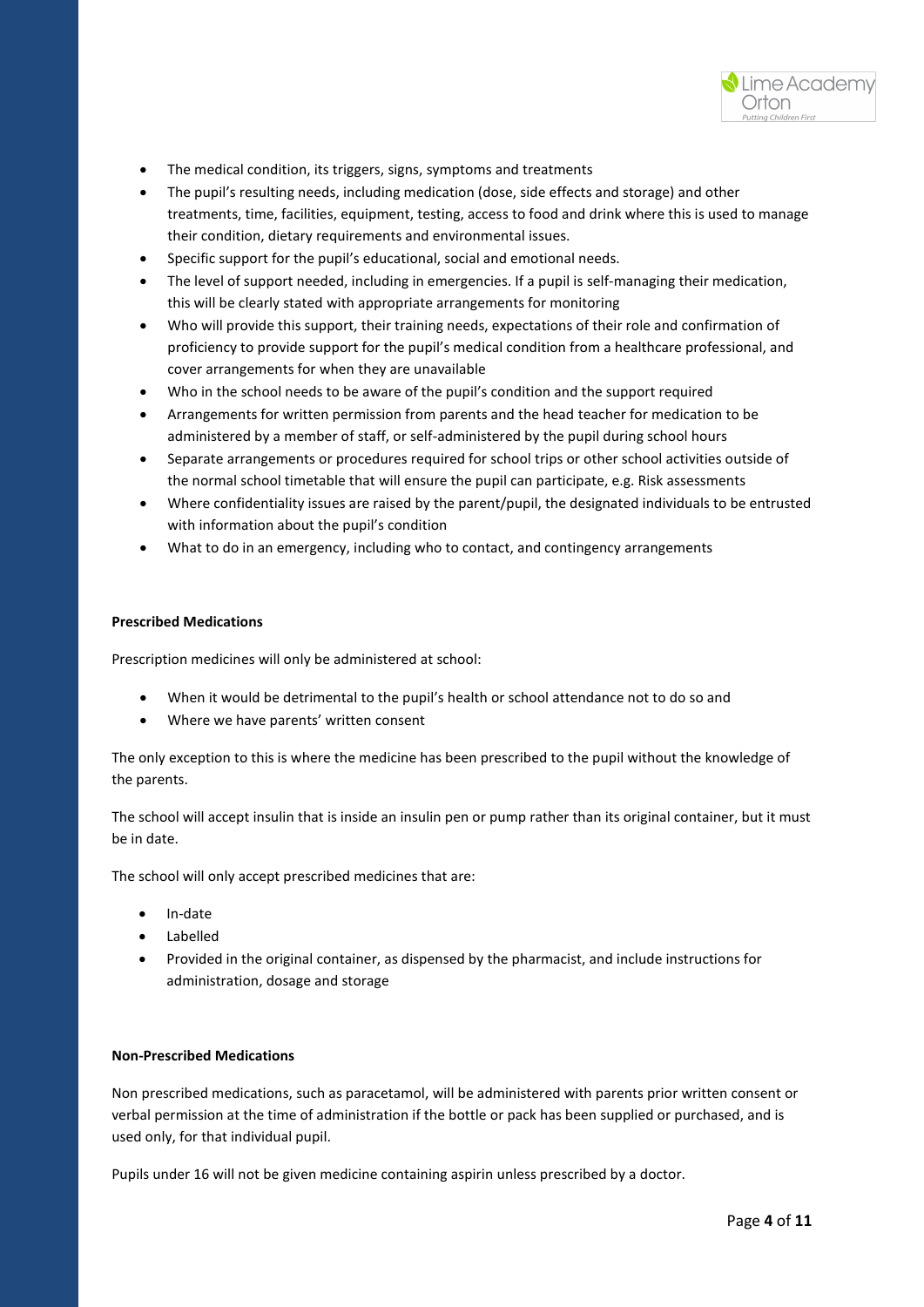

We reserve the right not to administer a non-prescribed medicine in the event that there is a doubt about the nature of that medicine, where such doubt exists we may seek further professional advice before administration.

#### **Controlled drugs**

Controlled drugs are prescription medicines that are controlled under the Misuse of Drugs Regulations 2001 and subsequent amendments, such as morphine or methadone.

There way be times, such as school outings, when it is necessary for staff to carry on their person a pupils controlled drugs. This will be risk assessed and it is the responsibility of the named member of staff to know where those medications are at all times. All other controlled drugs are kept in a secure cupboard in the medical room and only named staff have access.

Controlled drugs will be easily accessible in an emergency and a record of any doses used and the amount held will be kept.

#### **Administration of All Medications**

Anyone giving a pupil any medication (for example, for pain relief) will first check maximum dosages and when the previous dosage was taken. Parents will always be informed.

All medicines will be stored safely within a locked medical cupboard that is bolted to the wall, the key is kept within a code locked box on the wall. Pupils and families will be informed about where their medicines are at all times and be able to access them immediately. Medicines and devices such as asthma inhalers, blood glucose testing meters and adrenaline pens will always be readily available to pupils and not locked away.

All medications will be signed in and out using our online Medical Tracker software by the medical welfare team. Class teams will bring medications that arrive with pupils to the medical welfare team, or sign them in themselves and store securely in the medical cupboard.

All medicines will only be administered when the above checks have been completed by two school staff and any individual administrating medication must be witnessed by a member of school staff.

Medicines will be returned to parents to arrange for safe disposal when no longer required.

#### **Unacceptable practice**

School staff should use their discretion and judge each case individually with reference to the pupil's individual healthcare plan, but it is generally not acceptable to:

- Prevent pupils from easily accessing their inhalers and medication, and administering their medication when and where necessary
- Fail to follow advice provided either in an individual healthcare plan or as part of a face to face training session.
- Fail to report in a timely manner any errors in medication administration, care or recording.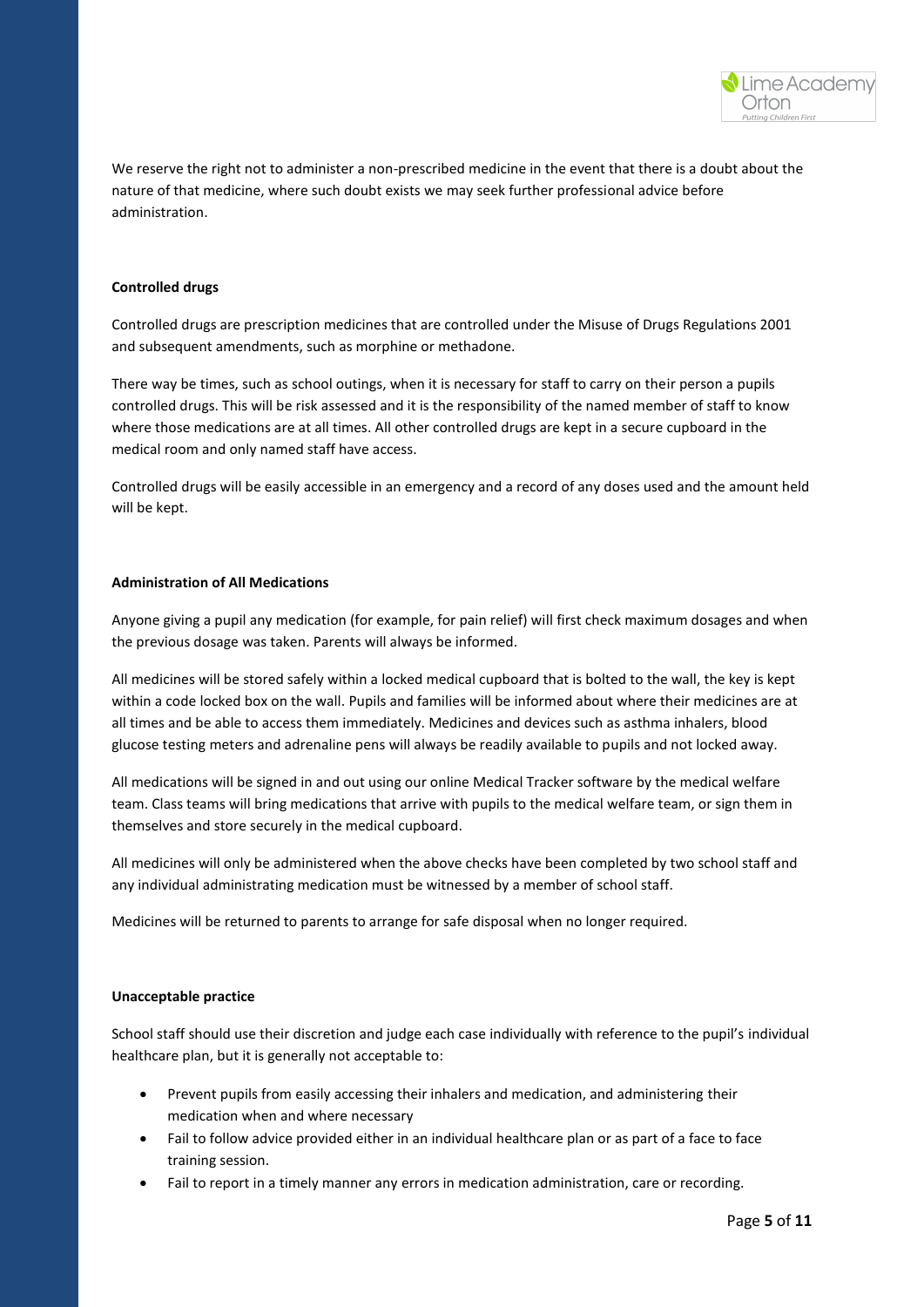

- Assume that every pupil with the same condition requires the same treatment
- Ignore the views of the pupil or their parents
- Ignore medical evidence or opinion (although this may be challenged)
- Send children with medical conditions home frequently for reasons associated with their medical condition or prevent them from staying for normal school activities, including lunch, unless this is specified in their individual healthcare plan.
- If the pupil becomes ill, send them to the school office or medical room unaccompanied or with someone unsuitable
- Penalise pupils for their attendance record if their absences are related to their medical condition, e.g. hospital appointments
- Require parents, or otherwise make them feel obliged, to attend school to administer medication or provide medical support to their pupil, including with toileting issues. No parent should have to give up working because the school is failing to support their child's medical needs
- Prevent pupils from participating, or create unnecessary barriers to pupils participating in any aspect of school life, including school trips, e.g. by requiring parents to accompany their child
- Administer, or ask pupils to administer, medicine in school toilets

#### **Equal Opportunities**

Our school is clear about the need to actively support pupils with medical conditions to participate in school trips and visits, or in sporting activities, and not prevent them from doing so.

The school will consider what reasonable adjustments need to be made to enable these pupils to participate fully and safely on school trips, visits and sporting activities.

Risk assessments will be carried out so that planning arrangements take account of any steps needed to ensure that pupils with medical conditions are included. In doing so, pupils, their parents and any relevant healthcare professionals will be consulted.

#### **Emergency Procedures**

Staff will follow the school's normal emergency procedures (for example, calling 999). All pupils' individual healthcare plans will clearly set out what constitutes an emergency and will explain what to do.

If a pupil needs to be taken to hospital, staff will stay with the pupil until the parent arrives, or accompany the pupil to hospital by ambulance.

These procedures are outlined in our emergency protocol (Appendix I).

#### **Training**

Staff who are responsible for supporting pupils with medical needs will receive suitable and sufficient training to do so.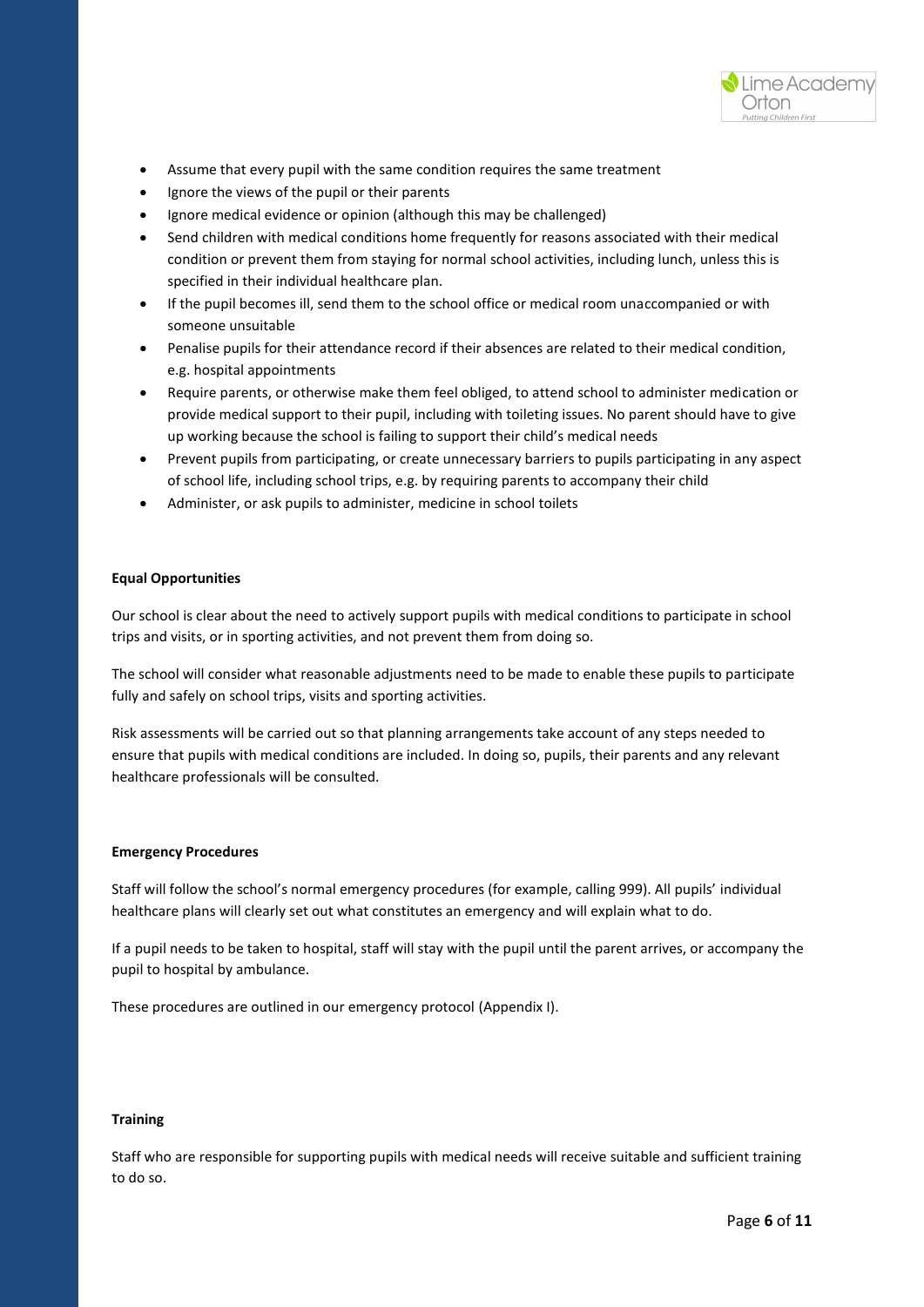

The training will be identified and mapped out at the beginning of each academic year to provide coverage. This will be a discussion between the Head of Standards, school medical welfare team and the specialist schools nursing team. The relevant healthcare professionals will lead on identifying the type and level of training required and will agree this with the Head of Standards. Training will be monitored and kept up to date through a spreadsheet shared via the google drive.

Training will:

- Be sufficient to ensure that staff are competent and have confidence in their ability to support the pupils
- Fulfil the requirements in the individual healthcare plans
- Help staff to have an understanding of the specific medical conditions they are being asked to support, their implications and preventative measures

Healthcare professionals will provide confirmation of the competency of staff in a medical procedure, or in providing medication.

All staff will receive training so that they are aware of this policy and understand their role in implementing it, for example, with preventative and emergency measures so they can recognise and act quickly when a problem occurs. This will be provided for new staff during their induction.

#### **Record keeping**

The governing board will ensure that written records are kept of all medicine administered to pupils. Parents will be informed if their pupil has been unwell at school.

Individual healthcare plans are kept in a readily accessible place which all staff are aware of.

We write, store and share our individual healthcare plans through an online application called Medical Tracker. This allows us to also track administration of medications, record instances of first aid and accidents and manage medication expiries.

#### **Taking medical information on trips**

According to the Royal Society for the Prevention of Accidents (RoSPA) and Forbes solicitors, the medical information you should bring on your trip should include:

- All information relating to each pupil's medical conditions
- All information about any emergency medical treatment
- Any required medication and details of when this should be taken
- GP contact details
- Home telephone numbers/addresses
- Details of any dietary requirements
- Emergency contact details

You have a duty of care under the Health and Safety at Work etc Act 1974, to ensure all school visits are conducted in a suitably supervised and safe environment.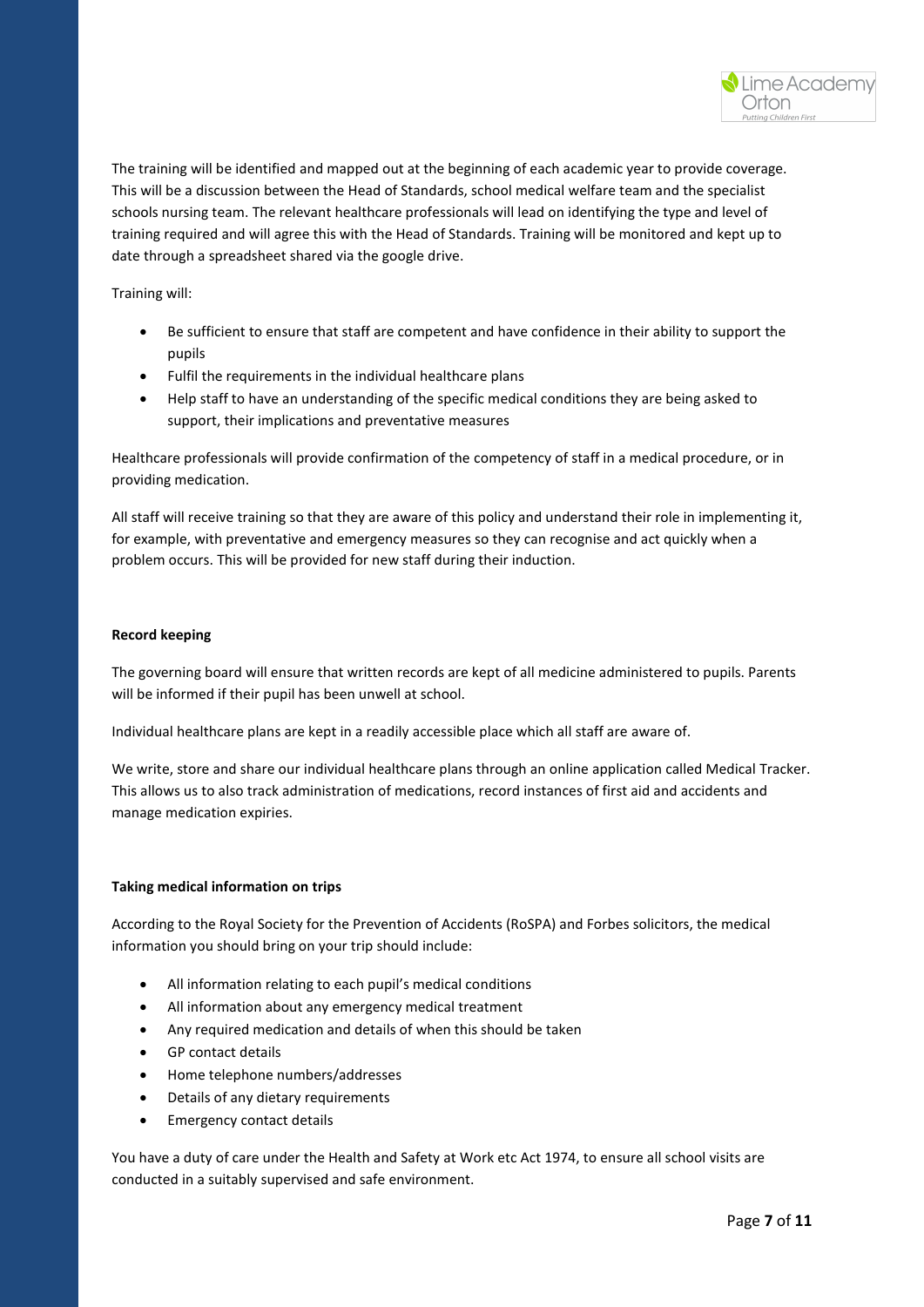

You should minimise any risk so far as is "reasonably practicable" for the activity concerned.

To achieve this, you must be able to show that all necessary preparations have been made, before and during a school visit.

#### **Data Protection and GDPR**

According to the Information Commissioner's Office (ICO) medical information is particularly sensitive personal data. You can still take the data off-site as long as you keep it safe.

You should take extra precautions to ensure it is secure. For example, you could use a locked suitcase to store information which is on paper or if you carry the information electronically on a portable device you should ensure the data is encrypted.

Alternatively you could access the information through a remote system using a password, medical tracker or on our google drive.

You must have a 'lawful basis' (reason) to share any personal data, including medical information, under the General Data Protection Regulation (GDPR), which is in force since May 2018. Additionally, as medical information is considered 'special category' data under the GDPR, you'll also need to have a 'condition for processing' in order to share the information. There are two instances where sharing this information can be undertaken without an order;

#### **Legal obligation basis**

This will be the basis we will use for sharing medical data most of the time. This is because, as a school, we are legally obliged to keep our pupils safe and healthy as part of our duty of care.

We shall use this basis when we need to share medical data to fulfil our duty of care, including when sharing with staff members in our school and third parties like health services or sports coaches.

When we are sharing with health services, who will be bound to professional secrecy, this should also fulfil a condition of processing, where sharing the data is necessary for the provision of health or social care, or treatment, or the management of health or social care systems and services.

When we are sharing with school staff members or other third parties not obliged to professional secrecy under law, we use the condition of processing where data sharing is necessary to carry out our obligations under social protection law.

#### **Vital interests basis**

We can share medical data if it's necessary to save someone's life. This basis should be used in emergencies, rather than organising a pupil's medical care in advance.

We shall use this basis in situations involving paramedics or other forms of emergency treatment.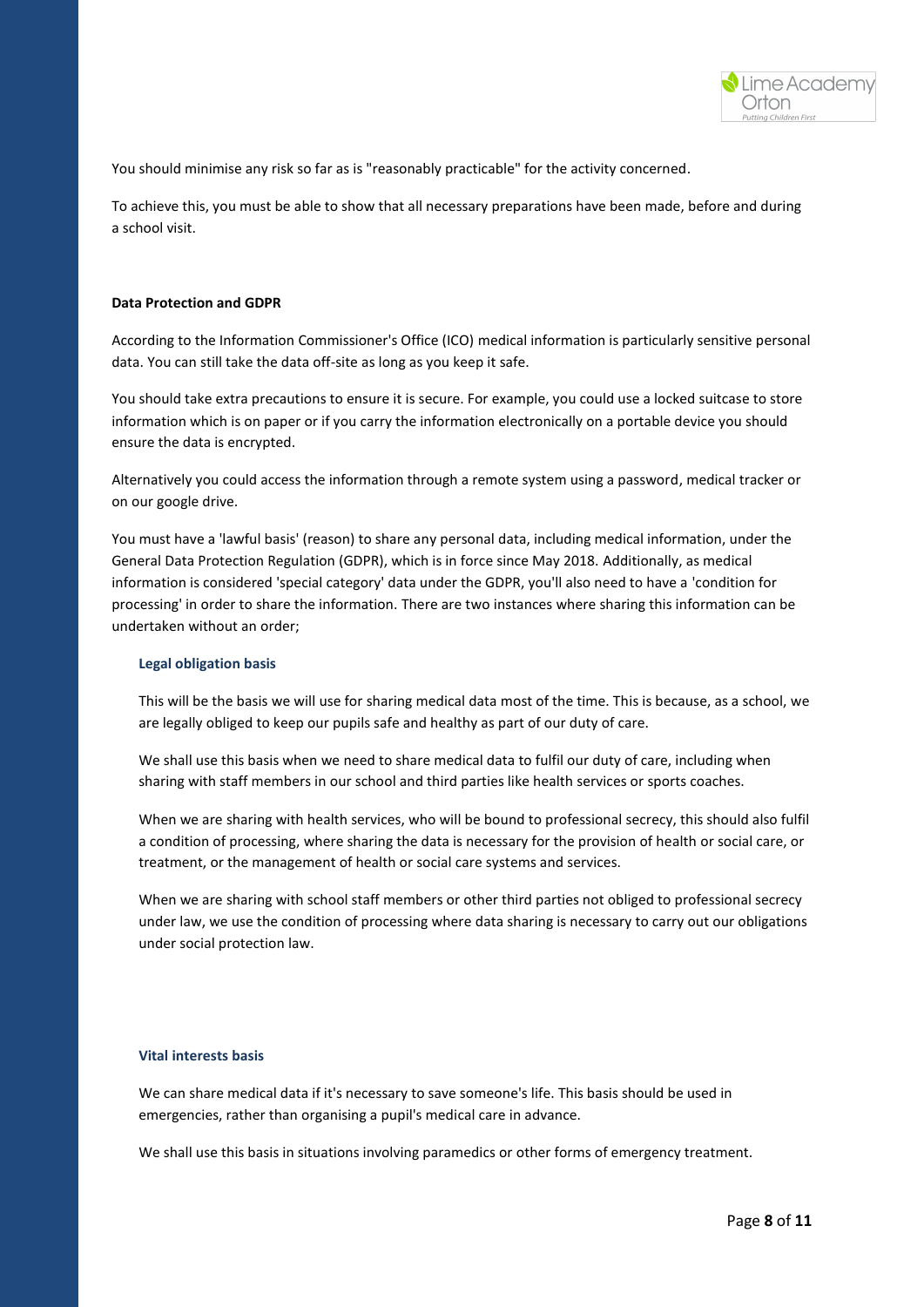

This also fulfils a condition for processing, where sharing this data will be lawful if it's necessary to save someone's life.

#### **Liability and indemnity**

The governing board will ensure that the appropriate level of insurance is in place and appropriately reflects the school's level of risk.

#### **Complaints**

Parents with a complaint about their child's medical condition should discuss these directly with the head teacher in the first instance. If the head teacher cannot resolve the matter, they will direct parents to the school's complaints procedure.

#### **Roles and responsibilities**

#### **1. The Head Teacher and Head of Standards:**

The Head Teacher and Head of Standards will:

- Make sure all staff are aware of this policy and understand their role in its implementation
- Ensure that there is a sufficient number of trained staff available to implement this policy and deliver against all individual healthcare plans, including in contingency and emergency situations
- Take overall responsibility for the development of individual healthcare plans
- Make sure that school staff are appropriately insured and aware that they are insured to support pupils in this way
- Contact the school nursing service in the case of any pupil who has a medical condition that may require support at school, but who has not yet been brought to the attention of the school nurse
- Ensure that systems are in place for obtaining information about a child's medical needs and that this information is kept up to date

#### **2. School Staff:**

- Supporting pupils with medical conditions during school hours is not the sole responsibility of one person. Any member of staff may be asked to provide support to pupils with medical conditions, although they will not be required to do so. This includes the administration of medicines.
- Those staff who take on the responsibility to support pupils with medical conditions will receive sufficient and suitable training, and will achieve the necessary level of competency before doing so.
- Teachers will take into account the needs of pupils with medical conditions that they teach. All staff will know what to do and respond accordingly when they become aware that a pupil with a medical condition needs help.

#### **3. The Governors:**

• The governing board has ultimate responsibility to make arrangements to support pupils with medical conditions. The governing board will ensure that sufficient staff have received suitable training and are competent before they are responsible for supporting children with medical conditions.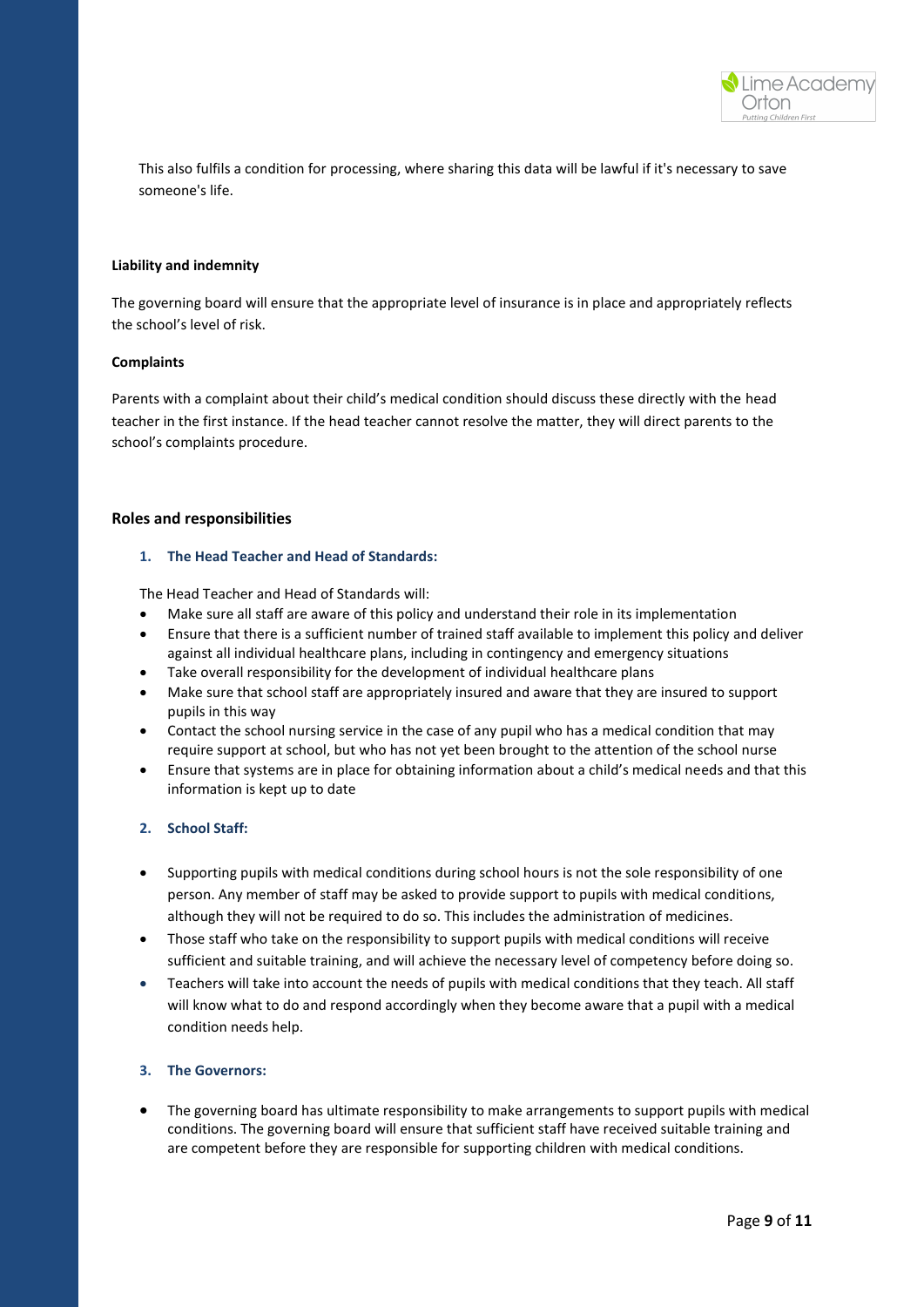

#### **4. Parents:**

Parents will:

- Provide the school with sufficient and up-to-date information about their child's medical needs
- Be involved in the development and review of their child's individual healthcare plan and may be involved in its drafting
- Carry out any action they have agreed to as part of the implementation of the individual healthcare plan e.g. provide medicines and equipment
- **5. Health care professionals:**
- The Peterborough and Cambridgeshire school nursing service will notify the school when a pupil has been identified as having a medical condition that will require support in school. This will be before the pupil starts school, wherever possible. Healthcare professionals, such as GPs and paediatricians, will liaise with the schools nurses and notify them of any pupils identified as having a medical condition.

#### **Reporting to Parents**

We place highly the benefits of working in partnership with families and these relationships have a huge impact on the effectiveness of our practice. We value our families as experts in their children and understand the pressures they are under to manage their, in some instances, complex medical needs.

We report medical administration and procedures to families in the following ways:

- Daily reporting via home school communication books.
- Phone calls as needed to communicate information.
- Annual review of the child's individual healthcare plan alongside their EHCP, supported by school staff.

#### **Monitoring and evaluation**

This policy will be reviewed bi-yearly by the Head of Standards. At every review, the policy will be shared with the governing board.

All teaching staff are expected to read and follow this policy. Head of Standards and the Head Teacher are responsible for ensuring that the policy is followed.

#### **Other documents and appendices:**

Appendix I Emergency Protocol

#### **Governor approval and review dates:**

This policy was approved by the full governing body in Summer 2019. It is due for review by Autumn 2020.